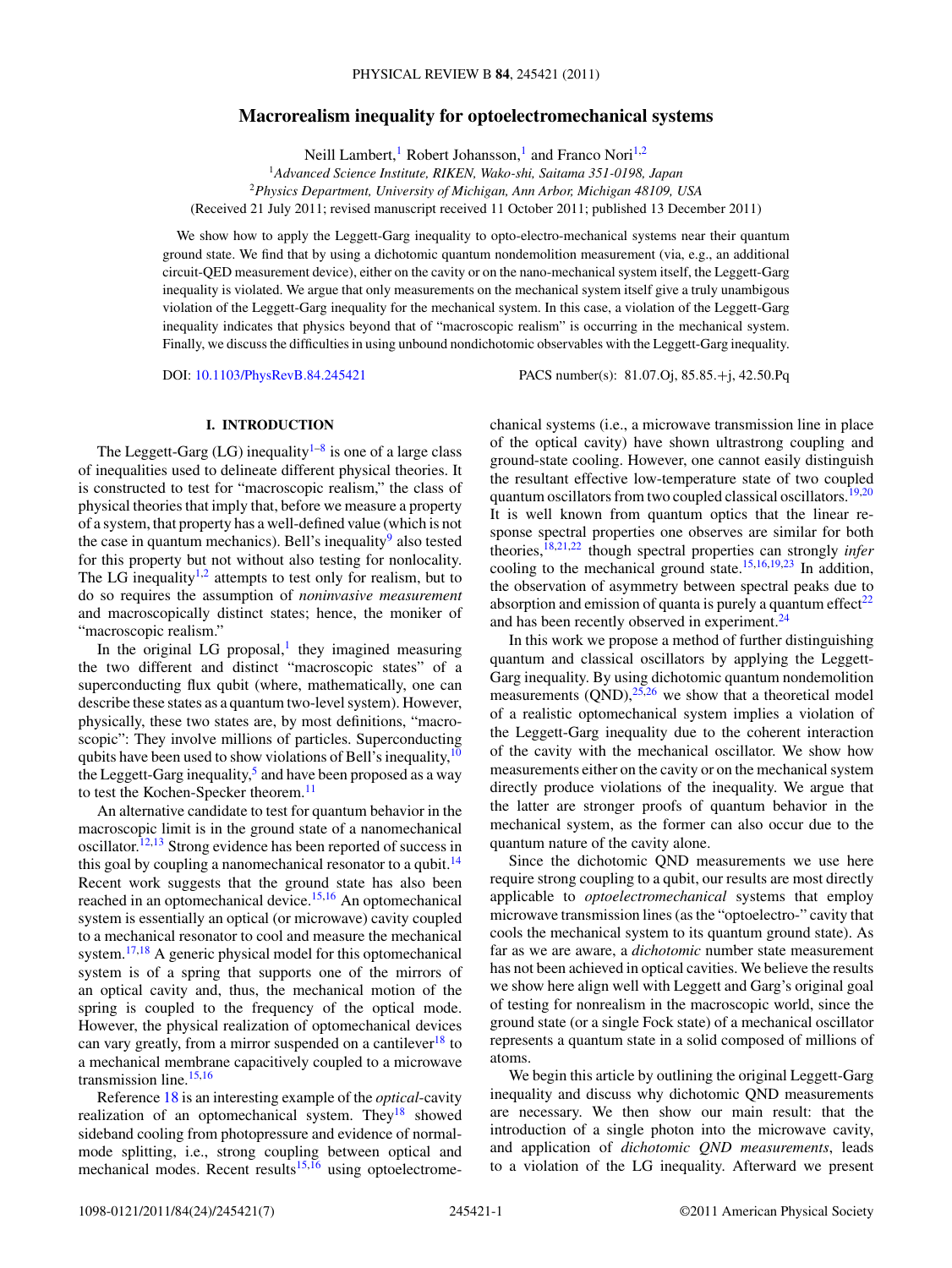<span id="page-1-0"></span>the technical details of the model we use to describe the optoelectromechanical system and discuss the practical issues of state preparation and measurement. We finish with a discussion of the difficulties of using nondichotomic unbound measurements and give a conjecture on a possible bound for the inequality in such a case.

## **II. THE LEGGETT-GARG INEQUALITY**

The Leggett-Garg inequality<sup>1,2</sup> is defined as follows: Given an observable  $Q(t)$ , which is bound above and below<sup>3,4</sup> by  $|Q(t)| \leq 1$ , the assumption of (A1) macroscopic realism and (A2) noninvasive measurement implies

$$
L(t_1,t_2) = \langle Q(t_1)Q(0)\rangle + \langle Q(t_1+t_2)Q(t_1)\rangle
$$
  
-
$$
\langle Q(t_1+t_2)Q(0)\rangle \leq 1.
$$
 (1)

If *Q* is in the steady state at the initial time of measurement, and we set  $t_1 = t_2$ , then this becomes

$$
2\langle Q(\tau)Q(0)\rangle - \langle Q(2\tau)Q(0)\rangle \leq 1. \tag{2}
$$

To adapt this to work on measurements on bosonic (harmonic) systems one must proceed with extreme caution. This is because (a) it is difficult to define a bound on measurements on harmonic systems, (b) many measurements (particularly in the optical regime) are invasive (e.g., single-photon counting), and (c) the dynamics of classical and quantum harmonic systems are identical (apart from quantum fluctuations) without additional sources of nonlinearity.

Fortunately, the growing field of optoelectromechanical systems and circuit  $\overline{QED^{27-31}}$  allows us to overcome many of these obstacles. We can adapt the scheme realized by Johnson *et al.*[25,26](#page-6-0) to overcome obstacle (a). In their scheme, one uses an additional qubit/measurement-cavity system to dispersively measure whether the optomechanical-cavity contains "one photon or not" (this is a dichotomic QND measurement). We will also show how, in principle, it might be possible to use this to measure the mechanical system directly and say if it contains "one phonon or not."

The former (a dichotomic QND measurement on the cavity) is possible due to the strong coupling between qubit and cavity that has been achieved in circuit-QED systems. The latter (a dichotomic QND measurement on the mechancical system) may be possible given the recent strong coupling shown between a mechanical system and a superconducting qubit[.14](#page-6-0) A possible realization of the QND measurement on the cavity in an optoelectromechanical system is shown in Fig. 1.

This scheme also allows us to overcome obstacles (b) and (c), as it realizes a nondemolition, and classically noninvasive, projective measurement of the photons in the cavity (or phonons in the mechanical oscillator). In the final section we will return to these issues and hypothesize about a new bound for the inequality if one's observables are nondichotomic and unbound.



FIG. 1. (Color online) Schematic diagram of a possible optoelectromechanical system with dichotomic QND measurement of the cavity. (Right side of figure) The driven microwave cavity is coupled to a mechanical oscillator, e.g., the fundamental mode of a thin film drum as in Refs. [15](#page-6-0) and [16.](#page-6-0) (Left side of figure) A simplified schematic of the qubit/measurement-cavity system used for the dichotomic QND readout (as in Ref. [25\)](#page-6-0). A similar measurement could be performed directly on the phonon states in the mechanical mode, given sufficiently strong coupling strengths between qubit and mechanical system (such a configuration is not shown in the figure).

## **III. VIOLATION FOR OPTOMECHANICAL SYSTEMS USING DICHOTOMIC QND MEASUREMENTS**

We define the LG inequality in terms of dichotomic quantum nondemolition measurements either on the single-Fock state occupation of the cavity mode

$$
Q_c = 2|1\rangle_c\langle 1|_c - 1,\tag{3}
$$

where *c* refers to the cavity mode or on the single-phonon state occupation of the mechanical mode,

$$
Q_m = 2|1\rangle_m\langle 1|_m - 1,\tag{4}
$$

where *m* refers to the mechanical mode. As mentioned above, these measurements require an additional qubit/measurementcavity, $2^5$  which we outline in Sec. [V,](#page-3-0) and are shown schematically in Fig. 1, for the example of measuring the cavity mode. For our purposes, this measurement returns  $+1$  if there is a quanta in the appropriate mode (*m* or *c*) and  $-1$ if not. To show a violation of Eq. (1) one can prepare the optoelectromechanical system near its ground state following the sideband cooling procedure described in the next section. The ground-state cooling of the mechanical system requires that we strongly drive the microwave cavity, resulting in a nonzero steady-state coherent occupation in the cavity in a rotating frame. Fortunately this can, in principle, be eliminated from the QND measurement (see Sec. [V\)](#page-3-0).

We then adiabatically introduce an additional photon into the cavity,  $32$  in addition to this coherent state,  $25,33$  which ideally prepares the system in the state

$$
\rho(t=0) = |1\rangle_c \langle 1|_c \otimes |0\rangle_m \langle 0|_m, \qquad (5)
$$

where, again, *c* refers to the cavity and *m* refers to the mechanical mode (note that the state of the cavity is in a displaced basis in a rotating frame because of the driving of the cavity). The strong coupling between the mechanical system and the optical mode causes this single excitation to be coherently exchanged (akin to a Rabi oscillation). One then measures the operator  $Q_c$  (or  $Q_m$ ) using the readout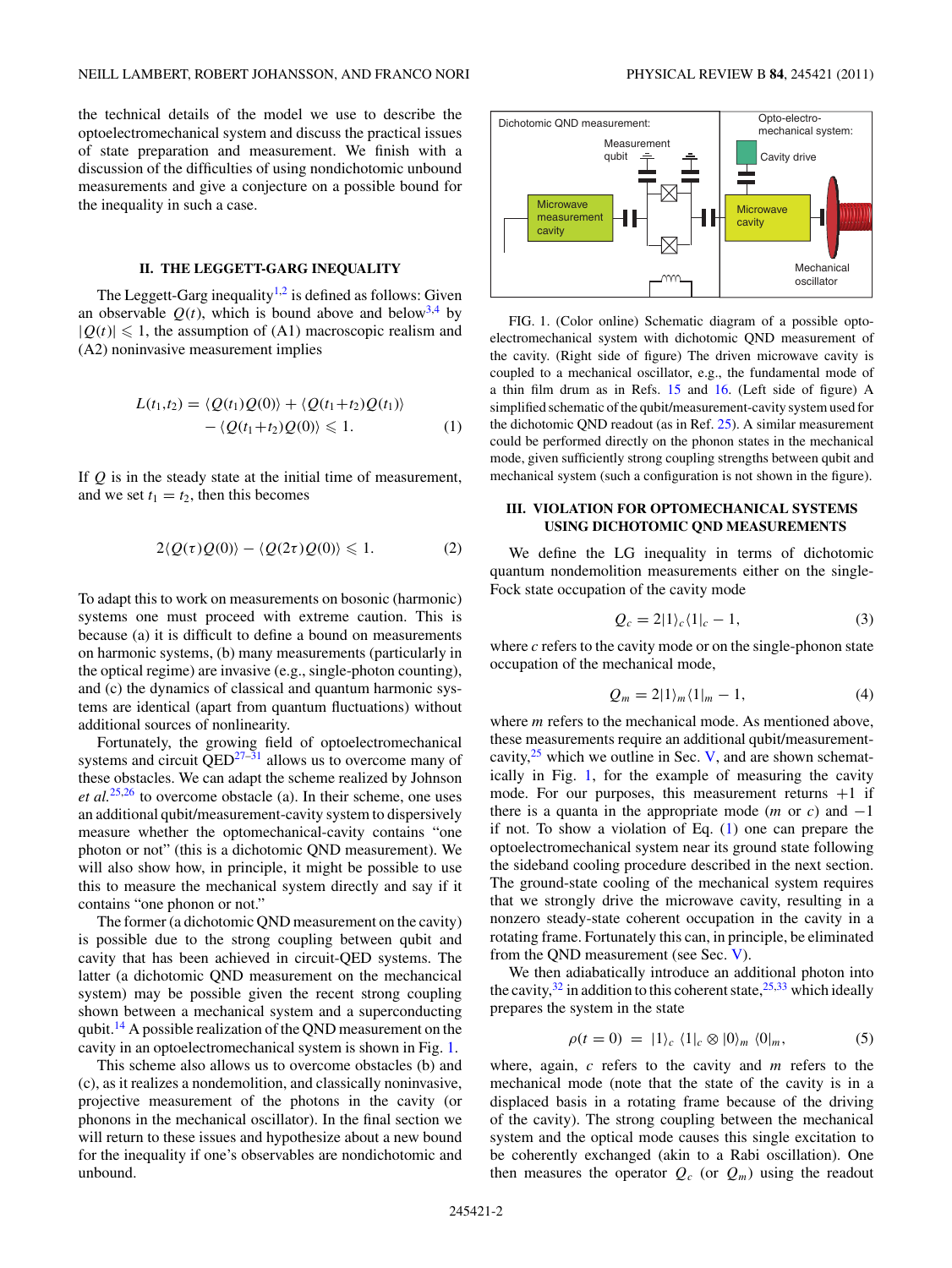<span id="page-2-0"></span>

FIG. 2. (Color online) Example of violation of Eq. [\(1\)](#page-1-0) (with  $t_1 = t_2 = \tau$ ) using (a) measurements on the cavity  $Q_c$  and (b) measurements on the mechanical mode  $Q_m$ , as a function of the dimensionless time:  $\tau |G|/2\pi$ . Both figures are produced by our model of an optoelectromechanical system, where  $G = g\omega_m\alpha$  is the effective coupling between the mechanical and cavity modes and  $\alpha \approx$  $-\Omega/\Delta$  is the displacement of the cavity mode produced by the driving  $\Omega$ . For strong effective coupling, the non-energy-conserving terms in our model begin to strongly modulate the shape of the correlation functions in Eq. [\(1\)](#page-1-0). We have chosen ratios for the parameters that correspond approximately to those seen in the strong-driving limit of Refs. [15](#page-6-0) and [16,](#page-6-0) where  $\omega_m \approx 2\pi \times 10$  MHz, though to aid computation we made  $g$  large, and  $\Omega$  small, in comparison to their data. Remarkably, the high quality factor of both the microwave and mechanical cavities used in Refs. [15](#page-6-0) and [16](#page-6-0) means that the violation of the inequality remains visible for relatively long time scales, though this can depend on the initial temperature of the mechanical mode.

qubit-measurement cavity and a programmable controlled-NOT (CNOT) scheme<sup>25</sup> (see Sec. [V\)](#page-3-0). If the measurement time scale (which includes rapidly resetting the qubit to its ground state) is short enough one can construct the two-time correlation functions in Eq. [\(1\)](#page-1-0).

In Fig. 2 we explicitly show how the results from our model, outlined in the next section, which suggest a violation of Eq. [\(1\)](#page-1-0), is, in principle, observable with existing experiments.<sup>[14–16](#page-6-0)</sup> It is interesting to note that the largest violations occur for small times, which implies we require the readout and reset of the qubit to be fast. Typical readout times in Ref. [25](#page-6-0) are of the order of 550 ns, introducing an intrinsic minimum delay into the correlation functions. The typical time scale of the coherent dynamics in Refs. [15](#page-6-0) and [16](#page-6-0) is related to the coupling, which is of the order of  $10^5$ – $10^6$  Hz, implying that the short-time-scale coherent dynamics should be observable with such a measurement, though for measurements of  $Q_c$  this may be altered by the need to measure in a rotating frame (see later). We also find that if the driving, and, hence, the coupling between cavity and mechanical system, is strong enough, then the non-energy-conserving terms in the interaction modulate the dynamics quite strongly. However, at this point one also expects other nonlinear affects to arise.

## **A. Ambiguities in cavity measurements**

As we will discuss shortly, the measurement of  $Q_c$  is a direct adaptation of an existing experiment (albeit with additional steps to make sure that we are measuring in the correct frame). However, our main goal is to verify the quantum dynamics of the *mechanical* mode. It just so happens that in this case it is the quantum coherent interaction between the cavity and mechanical modes that drives the violation we observe in the observables of the cavity system. However, in principle, a violation could also be observed due to the quantum nature of the cavity mode alone.

Thus, with measurements on the cavity mode alone it is impossible for us to state that a violation the Leggett-Garg inequality (e.g., with measurements  $Q_c$ ) gives unambiguous proof of macroscopic quantum phenomena in the mechanical mode. Ideally, one requires dichotomic QND measurements on the mechanical mode directly (as defined by  $Q_m$ ) to state that a violation of the Leggett-Garg inequality is unambiguous proof of quantum mechanics in the nano*mechanical* system. We will outline a possible scheme to achieve this later.

### **IV. OPTOMECHANICAL SYSTEMS**

We now explicitly describe the optomechanical system and the model we use to calculate the results shown in Fig. [1.](#page-1-0) This model is well known and studied in other works,  $23,34$  but we provide details here for clarity.

We start with the Hamiltonian describing the coupling between the cavity and the mechanical oscillator,  $35$ 

$$
H^{(1)} = \Delta a^{\dagger} a + \omega_m b^{\dagger} b + g \omega_m (b + b^{\dagger}) a^{\dagger} a + \Omega (a + a^{\dagger}).
$$
\n(6)

The driving field is such that the cavity and mechanical mode are now near resonance ( $\Delta = \omega_m$ ).

One of the approaches taken before (e.g., Refs. [23](#page-6-0) and [34\)](#page-6-0) is to insert displacements  $\alpha$  and  $\beta$  for both modes, take the limit  $g,g\alpha \ll \Delta,\omega_m$ , and treat the cavity mode as an effective environment that cools the mechanical mode. The condition for cooling, in our notation, is, then,  $\Delta > 0$ , and a sufficiently high-quality cavity  $\kappa < \omega_m$ . Reference [18](#page-6-0) has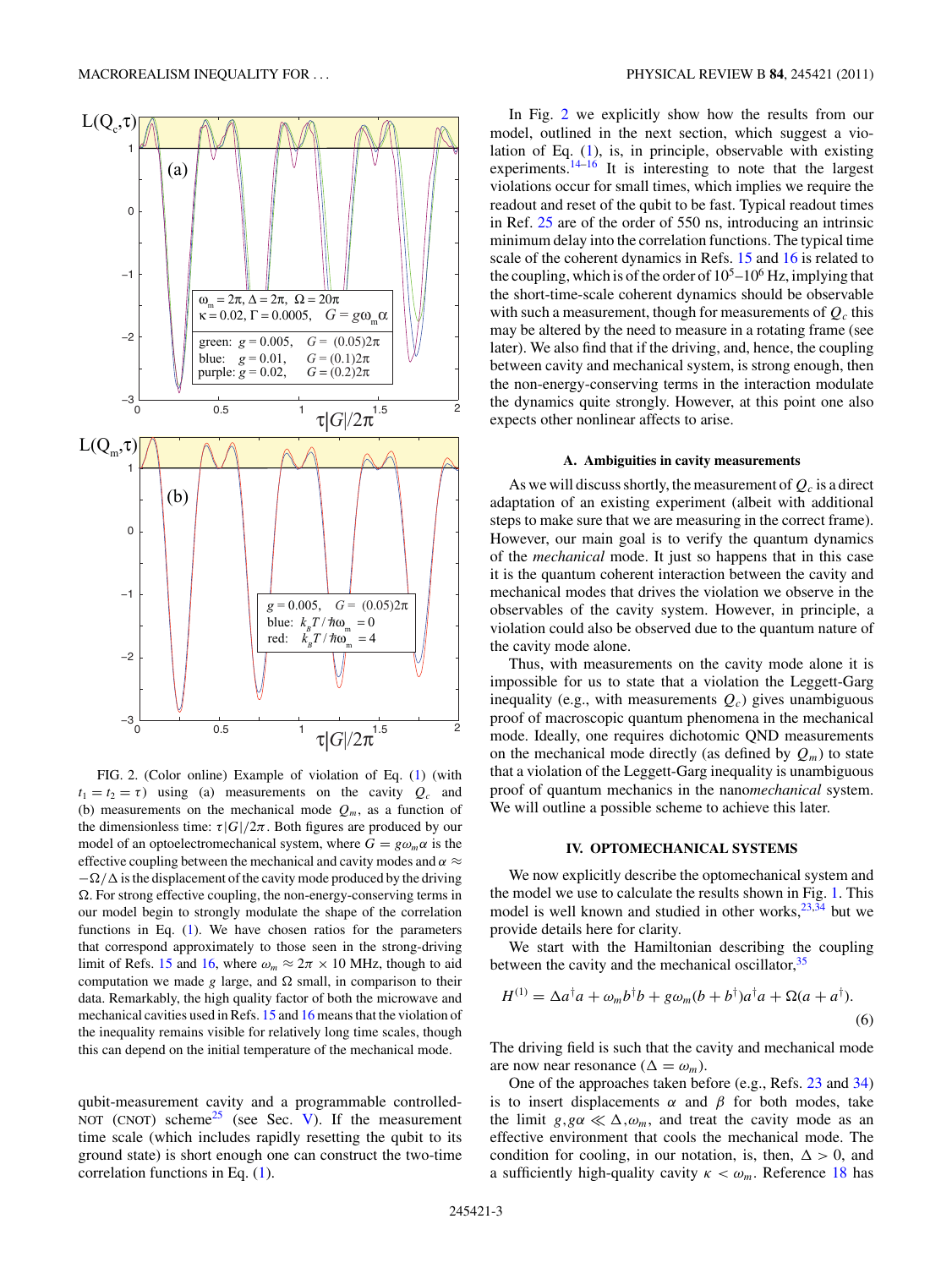<span id="page-3-0"></span>shown that by observing the homodyne transmission spectra from the (optical) cavity, we can see a clear signature of "normal mode splitting." This is because the displacements *α* and *β*, and the coupling, are given by a simple model of two coupled oscillators, which has coupled normal modes. Here we explicitly model both cavity and mechanical system in the strong-coupling regime observed in Ref. [15](#page-6-0) using a master equation approach.

### **A. Resolved sideband cooling**

One can find the linearized version of the original Hamiltonian by displacing both mechanical and cavity modes, so  $a \rightarrow c + \alpha$ ,  $b \rightarrow d + \beta$ . Inserting these displacements in the Hamiltonian, and eliminating linear terms, gives two coupled equations for the displacements,

$$
\alpha \Delta + 2\omega_m g \alpha (\beta + \beta^*) + \Omega - i\kappa = 0, \qquad (7)
$$

$$
\omega_m \beta + \omega_m g \alpha^2 = 0. \tag{8}
$$

The  $\kappa$  term arises because of the linear dissipation terms (cavity losses) we will introduce shortly. Careful inspection of the possible solutions of these cubic equations shows that

$$
\beta = -g\alpha\alpha^*,\tag{9}
$$

and in the limit of small *g*,

$$
\alpha \approx \frac{-\Omega}{\Delta - i\kappa/2}.\tag{10}
$$

If we do not make a small *g* assumption, these displacements are real, up to some critical driving  $\Omega$  of order  $\omega_m/g$ , which corresponds to the breakdown point of the small displacement assumption made to derive the original Hamiltonian (see Ref. [35\)](#page-6-0). At this point, additional nonlinearities in the interaction could play a role, but we do not consider those here.

The Hamiltonian, with the linear terms eliminated, becomes

$$
H^{(2)} = (\Delta + 2g\omega_m \beta)c^{\dagger} c + \omega_m d^{\dagger} d + g\omega_m (d + d^{\dagger})(\alpha^* c + \alpha c^{\dagger}) + g\omega_m (d + d^{\dagger})c^{\dagger} c.
$$
 (11)

We then add standard Lindblad cavity and mechanical losses to this model and solve the resulting master equation,

$$
\begin{split}\n\dot{\rho} &= -i[H^{(2)}, \rho] \\
&+ \frac{\kappa}{2} \{-c^{\dagger}c\rho - \rho c^{\dagger}c + 2c\rho c^{\dagger} \\
&+ [(\alpha^*c - \alpha c^{\dagger})\rho + \rho(\alpha c^{\dagger} - \alpha^*c)]\} \\
&+ \frac{\Gamma}{2}(\bar{N} + 1)[-d^{\dagger}d\rho - \rho d^{\dagger}d + 2d\rho d^{\dagger}] \\
&+ \frac{\Gamma}{2}\bar{N}[-dd^{\dagger}\rho - \rho dd^{\dagger} + 2d^{\dagger}\rho d] \\
&+ \frac{\Gamma}{2}[(\beta^*d - \beta d^{\dagger})\rho + \rho(\beta d^{\dagger} - \beta^*d)],\n\end{split} \tag{12}
$$

where  $\bar{N}$  is the initial thermal occupation of the mechanical mode. Dissipation terms linear in  $c$  and  $d$  (and displacements  $\alpha$ , *β*) arise because of the shifted coordinate frame. As mentioned earlier, the linear terms for the cavity can be easily eliminated by including them in the displacement  $\alpha$ . The linear terms for the mechanical mode dissipation are small in the limit of a high-quality-factor resonator, so we neglect them here (though we have numerically checked that their influence is small).

Under the conditions  $\kappa < \omega_m$ ,  $\Delta > 0$  and sufficiently large driving strength  $\Omega$ , one can achieve the well-known resolved sideband-limit cooling; one can start from a thermal state of the resonator at a given temperature and reach a steady-state, where the thermal phonon occupation of the mechanical system approaches zero. See Refs. [23](#page-6-0) and [34](#page-6-0) for further details and discussion of the cooling process.

Using this model we can easily construct the various correlation functions needed for Eq. [\(1\)](#page-1-0). Our technique is to prepare the system in the appropriate initial state; e.g., a single photon in the cavity (in the displaced basis)

$$
\rho(0) = |1_c, 0_m\rangle\langle 1_c, 0_m|,\tag{13}
$$

then the appropriate correlation functions are calculated via the time evolution

$$
\langle Q_i(2\tau)Q_i(\tau)\rangle = \text{Tr}\left[Q_i \exp\left[L\tau\right]Q_i \exp\left[L\tau\right]\rho(0)\right] \tag{14}
$$

or via the quantum regression theorem.

Since we operate always in the basis of the displaced modes, we are always close to the steady state. Thus, imposing directly as an initial condition a single Fock state is a sufficiently good approximation to the true process of preparing the optomechanical system in its steady state and, then, e.g., introducing the single-photon state using the measurement qubit. $25$  In principle, one can explicitly model this statepreparation stage $33$  but, for simplicity, we omit it here.

## **V. QND READOUT**

As discussed earlier, both of these measurements, *Qc* and  $Q_m$ , are challenging but may be feasible in the future by combining existing circuit-QED devices (for QND readout $^{25}$ ) with an optoelectromechanical system.<sup>[15,16](#page-6-0)</sup> The additional circuit-QED system (qubit and microwave cavity) allows both the deterministic preparation of the cavity in a single Fock state $26,36-38$  and the dispersive QND readout of its population dynamics.<sup>25</sup> Thus, in reality, our proposed optoelectromechanical system is a circuit-QED-mechanical system, where the additional qubit-cavity part is used for state preparation and readout. First, we will describe the details (Fig. [1\)](#page-1-0) of how to realize the measurement  $Q_c$  (Ref. [25\)](#page-6-0). As mentioned earlier, this is perhaps the most feasible with current technology, though does not give us an unambigous violation of the LG inequality for the mechanical mode. We then will discuss possible ways that the measurement  $Q_m$  might be realized by coupling the qubit directly to the mechanical system, and not the cavity, which give us a more ideal and unambigous violation of the LG inequality.

### **A. Cavity measurement** *Qc*

The dichotomic QND measurement realized by Johnson *et al.* is ideal for our purposes of realizing  $Q_c$ , but the scheme as it is described there<sup>25</sup> measures "if there is one cavity or not" in the laboratory basis. The cavity in the optomechanical Hamiltonian Eq. [\(6\)](#page-2-0) we used earlier is in a displaced rotating frame (because of the microwave driving needed for sideband cooling), and, thus, it is in this basis that we must measure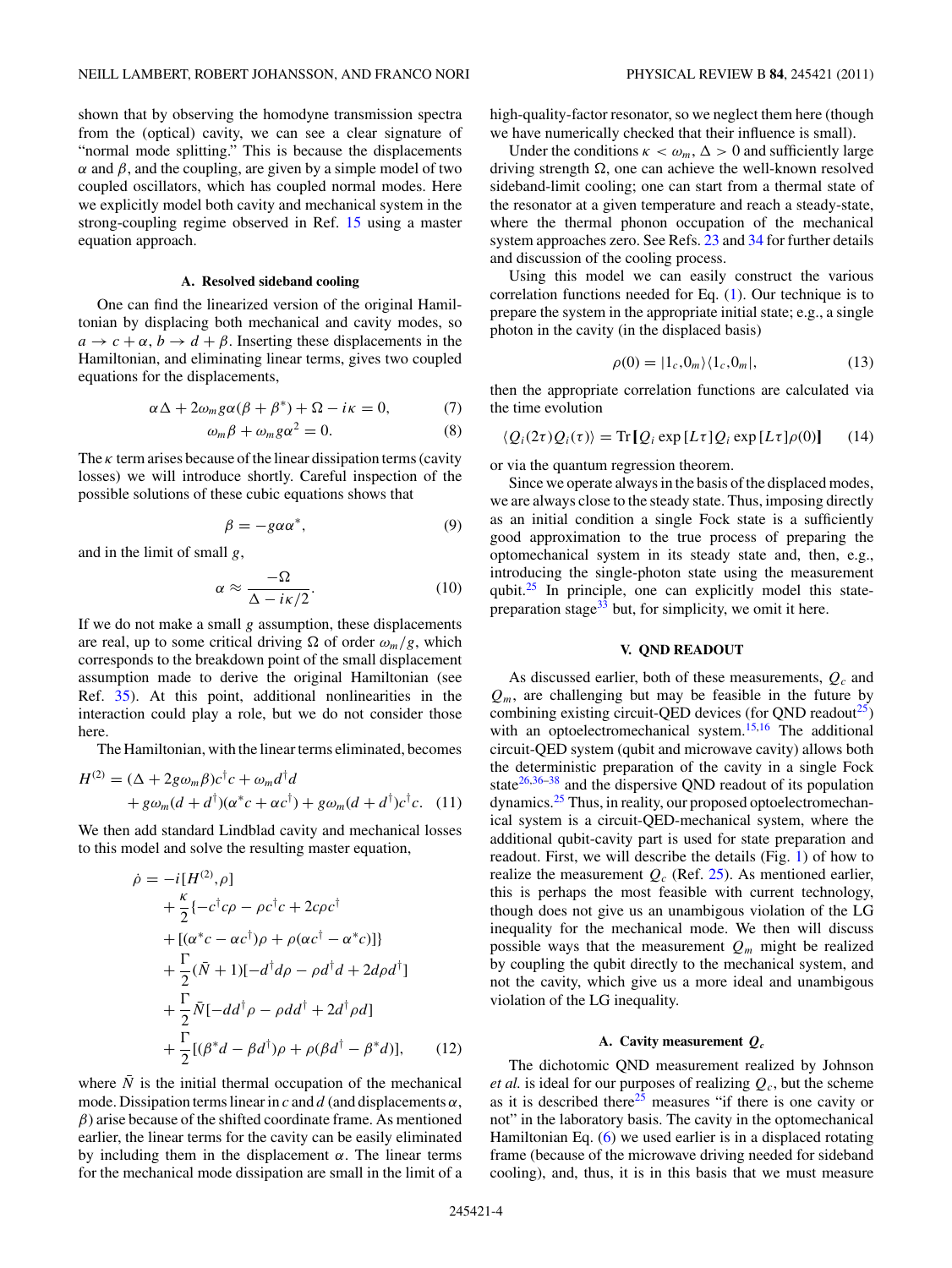the cavity to realize  $Q_c$  as we have described it. For example, in the stationary frame of the qubit (but rotating frame of the cavity), the interaction between qubit and cavity is described by

$$
H_{qb-c} = \frac{\epsilon}{2}\sigma_z + \Delta a^\dagger a + \lambda(\sigma_+ a e^{-i\omega_d t} + \sigma_- a^\dagger e^{i\omega_d t}), \quad (15)
$$

where  $\omega_d$  is the driving frequency and was chosen to bring the cavity and mechanical system on resonance in Eq. [\(6\)](#page-2-0), so

$$
\Delta = \omega_c - \omega_d \approx \omega_m. \tag{16}
$$

In addition, we also displace the cavity coordinates by  $\alpha$ , so the interaction between the qubit and cavity coordinates that we actually want to measure is

$$
\bar{H}_{qb-c} = \frac{\epsilon}{2}\sigma_z + \Delta c^{\dagger}c + \lambda(\sigma_+ c e^{-i\omega_d t} + \sigma_- c^{\dagger} e^{i\omega_d t})
$$

$$
+ \lambda(\alpha e^{-i\omega_d t}\sigma_+ + \alpha^* e^{i\omega_d t}\sigma_-). \tag{17}
$$

The additional displacement term represents the large number of photons that are in the cavity due to the driving. Ideally, their influence on the qubit can be eliminated by applying an additional microwave drive to the qubit itself<sup>[28](#page-6-0)</sup> (still in the laboratory frame), out of phase with the term above, e.g.,

$$
H_{\text{adjust}} = -\lambda(\alpha e^{-i\omega_d t}\sigma_+ + \alpha^* e^{i\omega_d t}\sigma_-). \tag{18}
$$

This is feasible if the magnitude,  $\lambda \alpha$ , is not too large<sup>28</sup> but may become unfeasible if an extremely large driving of the cavity is needed for cooling.

Assuming this term has been applied, and the effect of the large cavity population eliminated, we can move the qubit into the same frame as the cavity with the unitary transformation  $U_q = \exp(i\omega_d \sigma_z t/2)$ . This leaves us with a normal Jaynes-Cummings Hamiltonian between qubit and cavity, with a shifted qubit energy

$$
\Delta' = \epsilon - \omega_d. \tag{19}
$$

In this new picture, the QND measurement scheme proposed and analyzed elsewhere<sup>25,28,39</sup> applies for a large bias,

$$
\delta = \Delta' - \Delta = \epsilon - \omega_c. \tag{20}
$$

This is clearly shown by applying the unitary transformation  $U_d H U_d^{\dagger}$ ,  $U_d = \exp\left[\frac{\lambda}{\delta}(c\sigma_+ - c^{\dagger}\sigma_-)\right]$ , which leads to the wellknown dispersive coupling Hamiltonian (see, e.g., Refs. [28](#page-6-0) and [39\)](#page-6-0),

$$
H_{qb-D} = \left[\frac{\Delta'}{2} + \frac{\lambda^2}{\delta} \left(c^\dagger c + \frac{1}{2}\right)\right] \sigma_z + \Delta c^\dagger c. \tag{21}
$$

This transformation can induce interactions between the measurement qubit and the mechanical mode, but these terms can also be treated with a dispersive transformation and give a shift of the qubit frequency of order  $(\lambda g \alpha \omega_m)^2 / \delta^3$  and are, thus, much weaker than the  $\lambda^2/\delta$  shift. In addition, the higher-order terms in  $\lambda/\delta$  (representing backaction of the qubit on the cavity) should be much smaller than the cavity-mechanical mode interaction (i.e.,  $\lambda^3/\delta^2 \ll g \alpha \omega_m$ ).

In Ref. [25,](#page-6-0) in order to have sufficiently high-resolution measurement of the effect of the photons on the energy levels of the qubit, they needed  $\delta/\lambda$  < 10. That is, they need sufficiently large  $\delta$  to reach the dispersive limit but sufficiently strong *λ* to obtain well resolved energy shifts for different photon occupations. Here,  $\delta == \epsilon - \omega_c$ , thus reaching the same regime as  $\delta/\lambda < 10$  seems feasible.

The dichotomic property of the measurement is achieved because of the strong dependence of the qubit response on the number of photons in the cavity. In Ref. [25,](#page-6-0) for the measurement step, they apply a  $\pi$  control pulse to the qubit at the frequency corresponding to its energy when just one photon is in the cavity. Thus, the qubit is rotated if and only if there is one photon present and nothing happens otherwise. This is an effective CNOT gate on the qubit and the cavity. Here, the effective CNOT gate must also be in the rotating frame of the qubit. For the final measurement step, one measures the state of the qubit via pulsed spectroscopy of the cavity.

Overall, this dispersive Hamiltonian, combined with the controlled- $\pi$  rotation of the qubit and readout of the qubit using the additional measurement cavity (which we have not explicitly described) ideally gives us a way to realize the dichotomic QND measurement  $Q_c = 2|1\rangle_c\langle 1|_c - 1$ . As we discussed earlier, the time needed in Ref. [25](#page-6-0) to realize this measurement may be short enough to observe correlation functions on the time scale we require. However, in general there will be losses involved in the measurement process (e.g., due to dissipation of the qubit state) which will degrade the measurement result.<sup>25</sup> In addition, the need to perform the effective CNOT gate in the rotating frame may slow down the measurement step.<sup>[28](#page-6-0)</sup>

#### **B. Mechanical measurement** *Qm*

As we have reiterated several times, a measurement of  $Q_c$  is not sufficient to *unambiguously* show quantum dynamics in the mechanical mode. We ideally need to perform the dichotomic QND measurement on the mechanical system itself. As far as we are aware, no similar measurement has yet been achieved, though efforts on membrane-in-the-middle devices<sup> $22$ </sup> are promising. Staying within the regime of the nanomechanical systems we have discussed so far,  $14-16$  one can imagine adapting the scheme of Johnson *et al.* to directly measure the mechanical mode[.25](#page-6-0) In Ref. [14,](#page-6-0) O'Connell *et al.* observed a strong interaction between a high-frequency mechanical mode and a superconducting qubit. There the mechanical mode frequency was  $\omega_m/2\pi = 6$  GHz, so cryogenic freezing was sufficient to reach the quantum ground state, and they observed qubit-oscillator coupling strengths of  $\lambda/h = 110$  MHz. This is favorable for using the qubit as a dispersive measurement of the mechanical mode. However, a straight adaptation of Ref. [25](#page-6-0) to the system in Ref. [14](#page-6-0) would have to compensate for the extremely short quality factor of the mechanical resonator (the mechanical dephasing time is estimated to be  $T \approx 20$  ns). This is well short of the measurement time in Ref. [25](#page-6-0) and, thus, resolving the short time correlations needed to see a violation of the inequality may prove difficult without improvements in the readout and reset times of the qubit or employing a higher quality factor/lower-frequency mechanical resonator.

Furthermore, one can imagine a similar scenario using the optomechanical sideband cooling systems we have described here, where the low-frequency (and high quality factor) mechanical system is cooled by the cavity, and then the mechanical part is measured in the same manner as above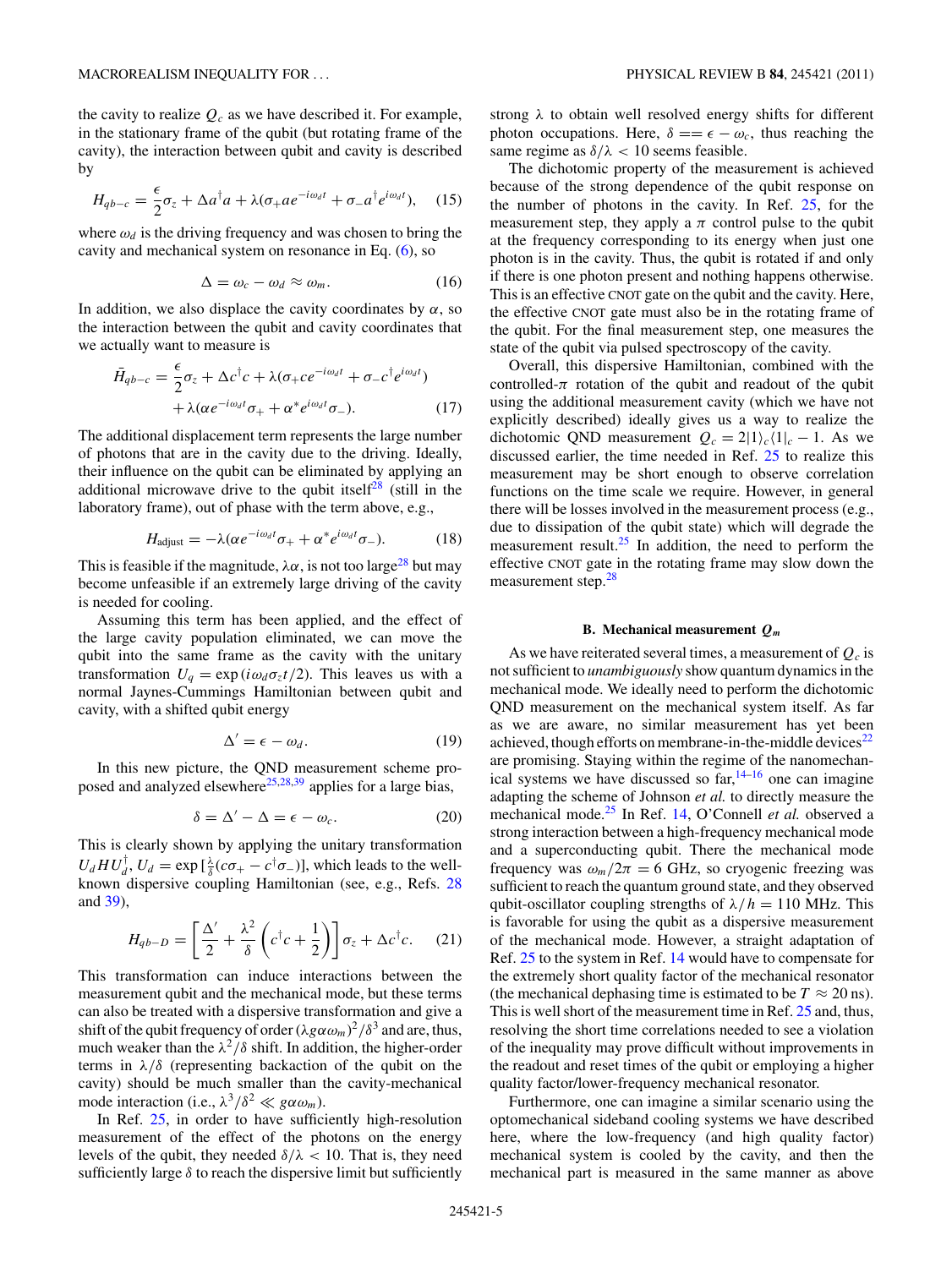(by an additional superconducting qubit, with compensation for the coherent occupation  $\beta$ ). This is quite a speculative scenario, as it is not clear if a sufficiently large coupling between the qubit and the type of mechanical oscillator used in optoelectromechanical devices $15,16$  can be engineered, and if the overly large energy mismatch between the superconducting qubit and mechanical resonator overcome. However, if realized it would be ideal for truly showing macroscopic quantum phenomena in the same spirit as Leggett and Garg's proposal.<sup>1</sup>

### **C. Single photon measurements**

For the optical-cavity realization of an optomechancial system (as in Ref.  $18$ ), the Fock state preparation (e.g., by using an additional one-way cavity as discussed in Ref. [33\)](#page-6-0), and QND measurements, $40$  are feasible but the dichotomic measurements we require are much more difficult to realize than in the microwave cavity case.

We also point out that the correlators in Eq.  $(1)$  are not normal ordered and, thus, do not represent the measurements obtained from single-photon counting (which are typical in optical cavity systems). As we discussed in earlier work,  $6,7$ photon absorbtion measurements are fundamentally invasive and typically represent an obstacle for unconditionally verifying quantum behavior via the Leggett-Garg inequality. This is particularly true with a fragile single-quantum Fock state, hence, the need for QND measurements.

#### **VI. NONDICHOTOMIC AND UNBOUND OBSERVABLES**

What happens if we attempt to construct the Leggett-Garg inequality from nondichotomic and unbound observables? Recent work on Bell's inequality with unbound measurements<sup>[41,42](#page-6-0)</sup> suggest that one has to move to fourth-order correlation functions to distinguish quantum and classical correlations, which may also apply to the Leggett-Garg inequality.

First, let us consider a general picture where we measure an unbound operator  $\langle \hat{Q} \rangle \in \{-\infty, \infty\}$ . Following the same reasoning as used in the Leggett-Garg inequality, one can derive a bound (and assuming we construct our expectation values by counting how often a particular measurement result arises),

$$
L_Q \leq \langle \text{Max}_t [Q(t)]^2 \rangle. \tag{22}
$$

Such a bound may occur due to some intrinsic conservation rule in the system (e.g., if the number state or energy is conserved). However, this bound is both difficult to calculate (and measure) and is extremely loose, since, in general, extremum values may be observed but contribute little to the expectation values. Since the maximization is a convex function, we know that

$$
\text{Max}_{t}[\langle Q(t)^{2}\rangle] \leq \langle \text{Max}_{t}[Q(t)]^{2}\rangle, \tag{23}
$$

(this is the Jensen inequality), but finding further constraints on these functions is challenging beyond trivial cases. We hypothesize that there might be a tighter bound for the inequality given by  $\text{Max}_{t}[\langle Q(t)^2 \rangle]$ . However we have been unable to find a rigorous proof, and it may be that a simple counterexample exists to show that this hypothesis does not hold.

There is a further caveat on such an approach. Note that taking the stationary limit and setting  $(t_1 = t_2 = \tau)$  simplifies the inequality with our conjectured bound  $Max_t[\langle Q(t)^2 \rangle]$ to  $L_Q^{(2)} = 2 \langle Q(\tau)Q(0) \rangle - \langle Q(2\tau)Q(0) \rangle \leqslant \langle Q(0)^2 \rangle$ . In a classical situation, the correlation functions one can observe are harmonic functions (even in the stationary state). For example, one can easily solve the equation of motion for a single oscillator in contact with a thermal bath and find that the spectral density of the displacement<sup>[12](#page-6-0)</sup> is a Lorentzian with amplitude  $\frac{2k_BT}{\pi mQ}$  related to the bath temperature *T*. The Wiener-Khinchin theorem tells us that the spectral density is the Fourier transform of the autocorrelation function in the steady state, implying sinusoidal correlation functions that are dependent only on one time variable (the time between measurements). These obviously cause a violation of the bound  $\langle Q(0)^2 \rangle$  in the steady state. One can argue that this is not *per se* a failure of our conjectured bound but is because the only output one observes from the system is noise driven; the thermal background has a white-noise spectrum, which can thus excite the system around its resonant frequency. Thus, in the language of Leggett-Garg, these *classical* correlation functions are essentially invasive since one only observes a signal when the system fluctuates (e.g., due to thermal fluctuations). Therefore, the observation of thermal-noiseinduced fluctuations is equivalent to a perturbation of the system by the measurement.

The original Leggett-Garg inequality avoids this problem by demanding that the system must be in one of two macroscopically distinct states and that the system is almost always in one of the two states.<sup>[1,2](#page-6-0)</sup> In a harmonic system this assumption, of macroscopically distinct states, breaks down spectacularly. One can overcome this problem by avoiding the steady state, or introducing a third measurement (if  $Q \in \{0,\infty\}$  or a third and fourth measurement if  $Q \in \{-\infty, \infty\}$  into all correlation functions in the inequality at time  $t = 0$ , and scaling the bound appropriately. The violation then is dependent on the effect of the second measurement (which we assume again to be noninvasive). The quasi-invasive (fluctuation) nature of the first measurement becomes irrelevant. Introducing extra measurements into the inequality is akin to the fourth-order Bell inequality derived by Bednorz *et al.*[41,42](#page-6-0) However, more work remains to be done to derive rigorous proofs for our hypothesis.

### **VII. CONCLUSIONS**

In summary, we discussed how to use the Leggett-Garg inequality to distinguish quantum and classical dynamics in optoelectromechanical systems. We illustrated that dichotomic QND measurements of either the cavity or mechanical system leads to a violation of this inequality. We discussed possible methods to realize such measurements and argued that only measurements directly on the mechanical system itself will give unambigous proof of macroscopic quantum dynamics in the mechanical system (or, in the language of Leggett and Garg, proof of a violation of macroscopic realism).

#### **ACKNOWLEDGMENTS**

We thank T. Brandes, C. Emary, S. De Liberato, and I. Mahboob for useful discussions. N.L. was supported by the